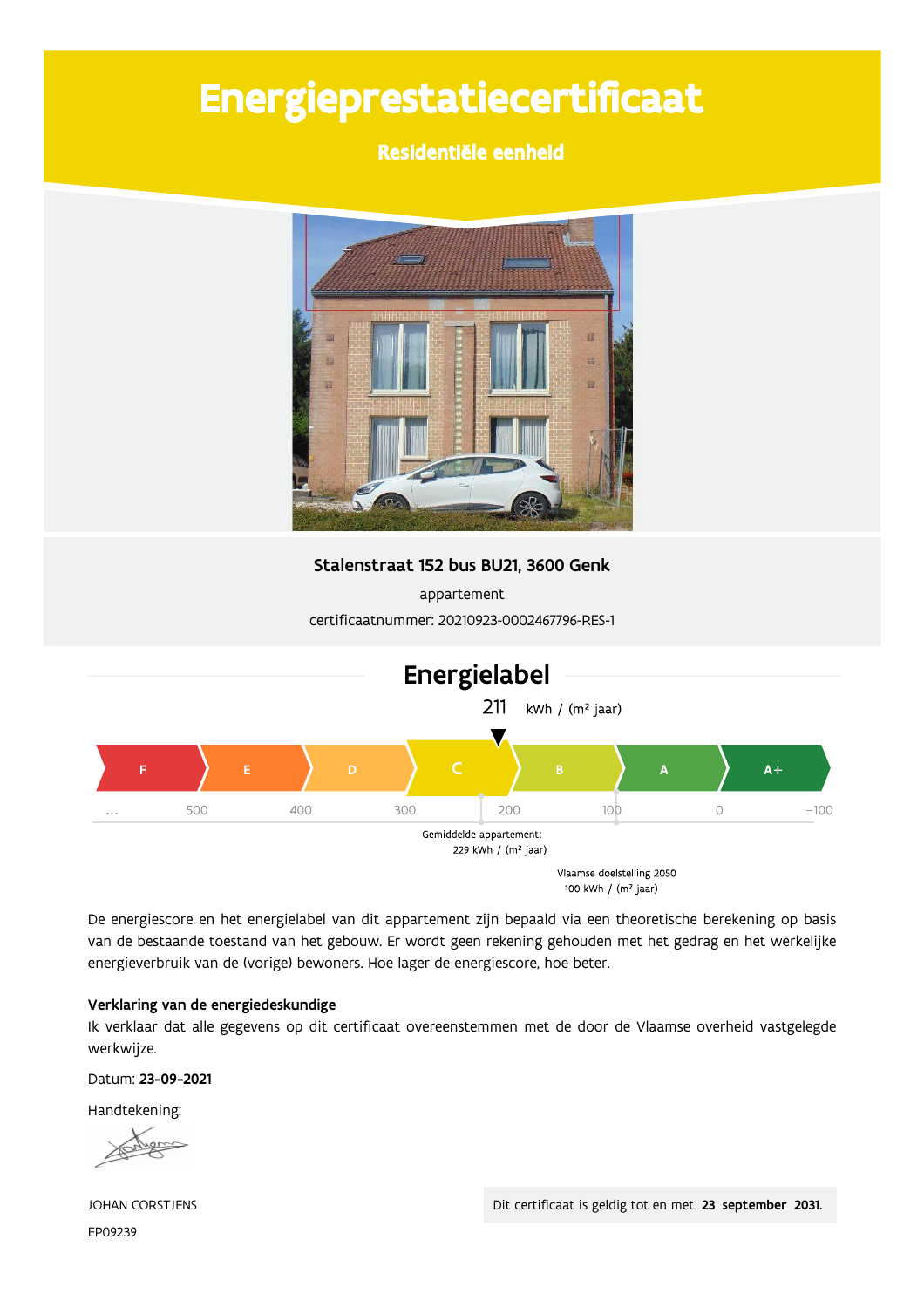## Huidige staat van het appartement

Om met uw appartement te voldoen aan de energiedoelstelling, zijn er twee mogelijke pistes:



 $\star$  De **U-waarde** beschrijft de isolatiewaarde van daken, muren, vloeren, vensters … Hoe lager de U-waarde, hoe beter het constructiedeel isoleert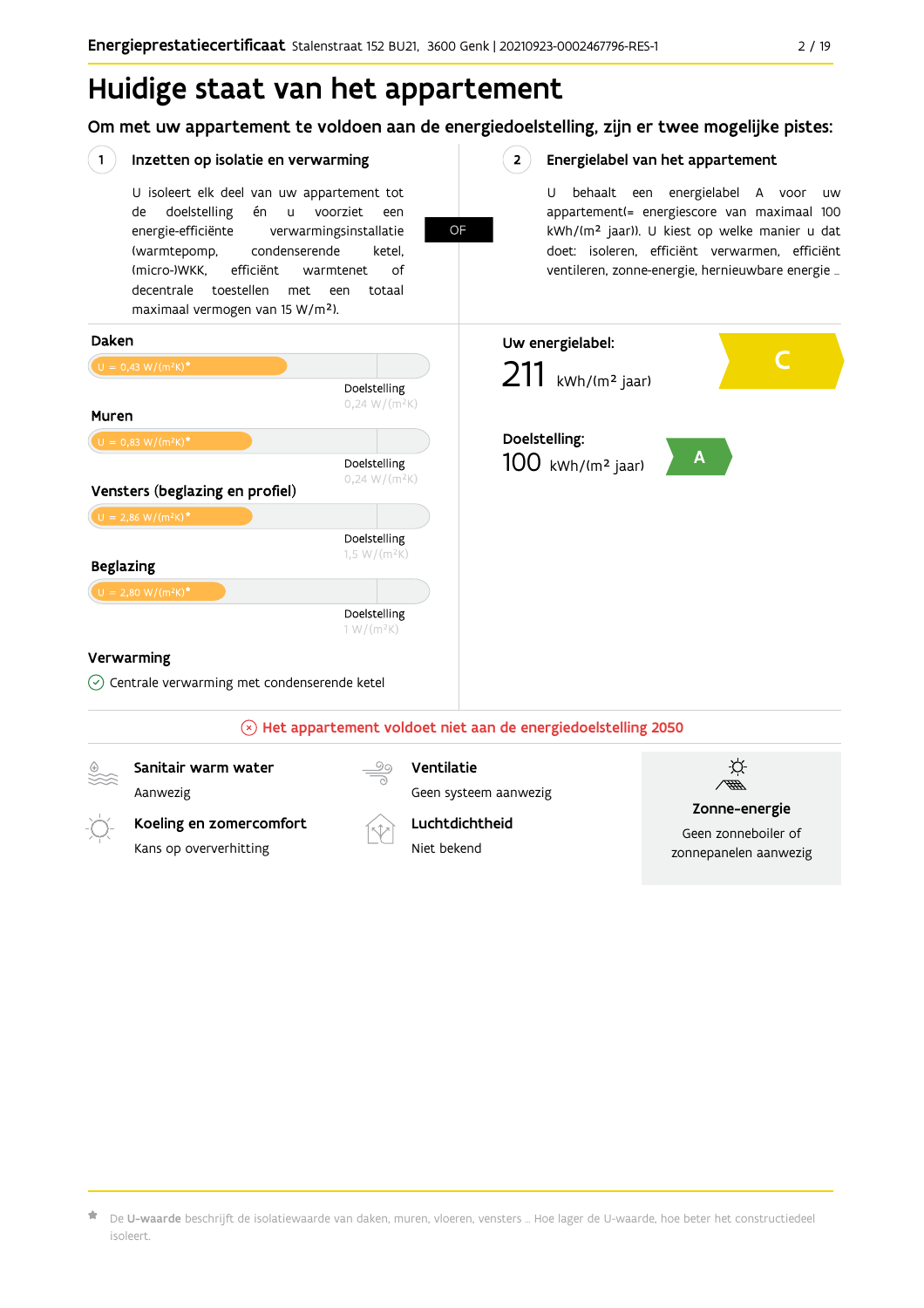## Overzicht aanbevelingen

In deze tabel vindt u aanbevelingen om uw appartement energiezuiniger te maken. De aanbevelingen zijn gebaseerd op piste 1. Kunt u ze niet allemaal uitvoeren, dan helpen ze u ook om via piste 2 de doelstelling te halen. Vraag advies aan een specialist voordat u met de renovatiewerken start.

De volgorde in deze tabel is automatisch bepaald en is niet noodzakelijk de juiste volgorde om aan de slag te gaan. Het is louter een eerste indicatie op basis van de energieprestatie.

|   | <b>HUIDIGE SITUATIE</b>                                                                                                              | <b>AANBEVELING</b>                                                           |  |  |  |  |
|---|--------------------------------------------------------------------------------------------------------------------------------------|------------------------------------------------------------------------------|--|--|--|--|
|   | Daken<br>126 m <sup>2</sup> van het dak is te weinig geïsoleerd.                                                                     | Plaats bijkomende isolatie.                                                  |  |  |  |  |
|   | <b>Vensters</b><br>6,4 m <sup>2</sup> van de vensters heeft dubbele beglazing. De<br>raamprofielen zijn thermisch weinig performant. | Vervang de vensters.                                                         |  |  |  |  |
| Æ | Muren<br>$61 \text{ m}^2$ van de muren is vermoedelijk te weinig<br>geïsoleerd.                                                      | Plaats bijkomende isolatie.                                                  |  |  |  |  |
|   | Zonne-energie<br>Er is geen installatie op zonne-energie aanwezig.                                                                   | Onderzoek de mogelijkheid om zonnepanelen of een<br>zonneboiler te plaatsen. |  |  |  |  |
|   | Energetisch niet in orde<br>• Zonne-energie                                                                                          |                                                                              |  |  |  |  |

### Energielabel na uitvoering van de aanbevelingen

Als u beslist om uw appartement stapsgewijs te renoveren in de hierboven gesuggereerde volgorde, geeft de onderstaande energieschaal een overzicht van waar uw appartement zich na elke stap zal bevinden op de energieschaal. Verandert u de volgorde, dan verandert ook de impact van elke maatregel. Dat kan hier niet weergegeven worden. Bij de plaatsing van een installatie op zonne-energie zal het energielabel nog verder verbeteren.

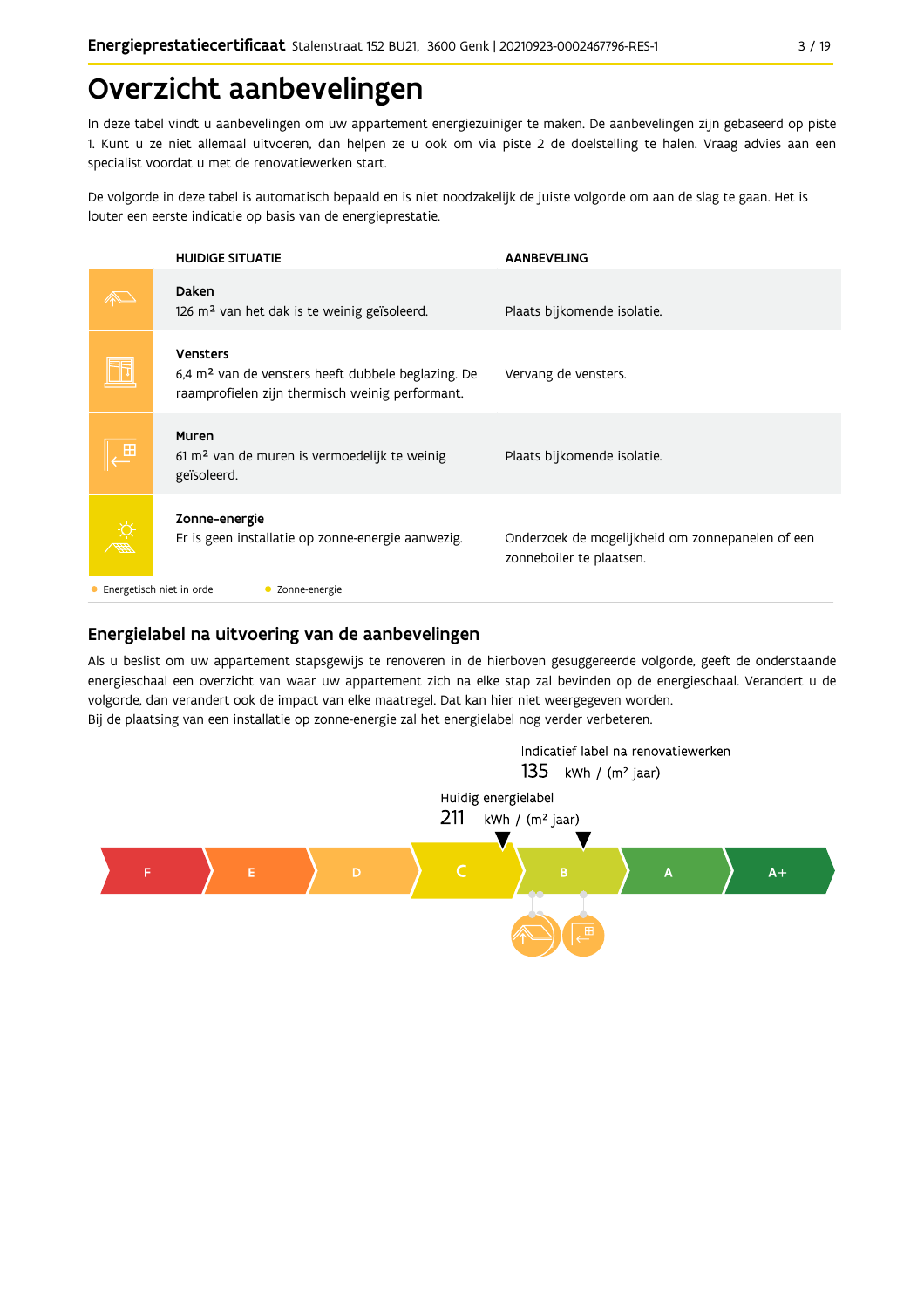### Aandachtspunten

 $\left( \begin{array}{c} 1 \end{array} \right)$ 

Hou rekening met de volgende aspecten als u uw appartement energiezuinig en comfortabeler wilt maken.

Luchtdichtheid: De luchtdichtheid van uw appartement is niet gemeten. Een goede luchtdichtheid is nodig om de warmte niet via spleten en kieren te laten ontsnappen. Let er bij de renovatie op dat de werken luchtdicht uitgevoerd worden. U kunt nadien de luchtdichtheid laten meten om eventueel overblijvende lekken op te sporen en uw energielabel mogelijk nog te verbeteren.

Ventilatie: Uw appartement beschikt mogelijk niet over voldoende ventilatievoorzieningen. Een goede ventilatie is echter noodzakelijk om een gezond binnenklimaat te garanderen. Voorzie bij uw renovatie daarom in een ventilatiesysteem. Om energie te besparen, kunt u het best kiezen voor een systeem met vraagsturing of warmteterugwinning.



Koeling en zomercomfort: Uw appartement heeft kans op oververhitting. Overweeg buitenzonwering om de zon zoveel mogelijk buiten te houden tijdens de zomer. Vermijd de plaatsing van een koelinstallatie, want die verbruikt veel energie.

Sanitair warm water: Uw appartement beschikt niet over een zonneboiler. Overweeg de plaatsing van een zonneboiler of warmtepompboiler. Daarmee kunt u energie besparen.



#### Renovatie gebouw

Bij een gebouw met meerdere (woon)eenheden zal de energetische renovatie vooral betrekking hebben op de gemeenschappelijke delen, zoals de daken, vloeren, buitenmuren en de collectieve installaties. U moet mogelijks samen met de mede-eigenaars beslissen over de renovatie van de gemeenschappelijke delen. Dergelijke renovatie kadert best in een totaalaanpak.

#### Let op!

De aanbevelingen, aandachtspunten en eventuele prijsindicaties op het energieprestatiecertificaat worden standaard gegenereerd op de wijze die de Vlaamse overheid heeft vastgelegd. Laat u bijstaan door een specialist om op basis van de aanbevelingen en aandachtspunten een concreet renovatieplan op te stellen. De energiedeskundige is niet aansprakelijk voor de eventuele schade die ontstaat bij het uitvoeren van de standaard gegenereerde aanbevelingen of aandachtspunten.

#### Meer informatie?

- Voor meer informatie over het energieprestatiecertificaat, gebruiksgedrag, woningkwaliteit ... kunt u terecht op www.energiesparen.be.
- Meer informatie over uw appartement vindt u op uw persoonlijke woningpas. Surf naar woningpas.vlaanderen.be om uw woningpas te bekijken.
- Meer informatie over beter renoveren vindt u op www.energiesparen.be/ikbenoveer.

Gegevens energiedeskundige: JOHAN CORSTJENS Weertersteenweg 204, 3680 Maaseik EP09239

#### **Premies**

Informatie over energiewinsten, subsidies of andere financiële voordelen vindt u op www.energiesparen.be.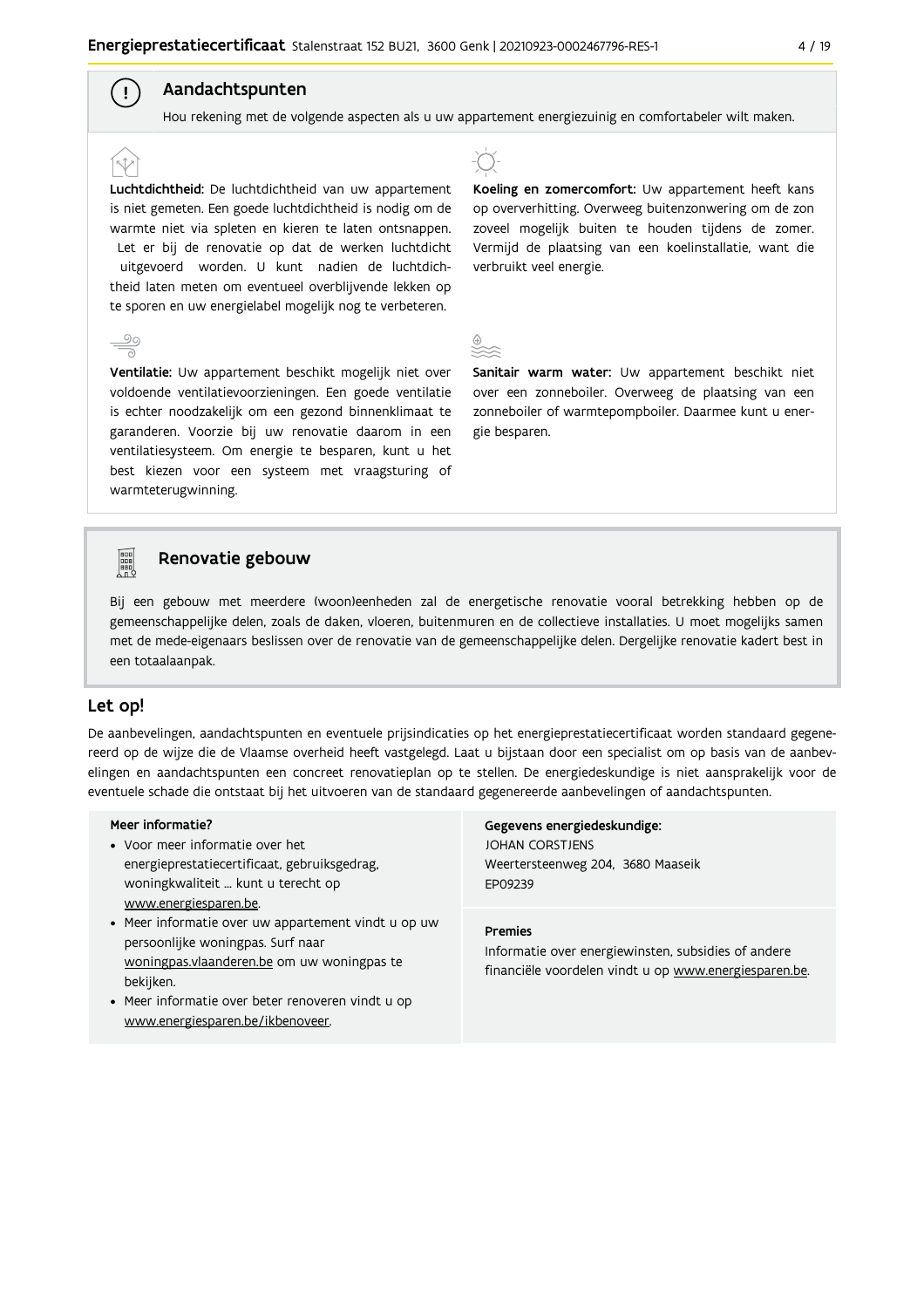## Energieprestatiecertificaat (EPC) in detail

Elk gebouw bestaat uit verschillende onderdelen die met elkaar verbonden zijn. Als u renoveert, kunt u het best al rekening houden met de werken die u later nog gaat uitvoeren.

Dit deel van het energieprestatiecertificaat gaat dieper in op de aanbevelingen van uw appartement. Samen met uw architect of andere vakman kunt u op basis hiervan een renovatieplan opstellen.

#### Inhoudstafel

| Daken                            |    |
|----------------------------------|----|
| Vensters en deuren               | 10 |
| Muren.                           | 12 |
| Vloeren                          | 15 |
| Ruimteverwarming                 | 16 |
| Installaties voor zonne-energie. | 17 |
| Overige installaties             | 19 |
|                                  |    |

#### 10 goede redenen om nu al te BENOveren

BENOveren is BEter reNOveren dan gebruikelijk is, met hogere ambities op het vlak van energieprestaties, goed gepland en met deskundig advies, zodat ook latere renovatiestappen haalbaar blijven (zie ook www.energiesparen.be/ikbenoveer). Een geBENOveerd appartement biedt veel voordelen:

| 1. Een lagere energiefactuur                |
|---------------------------------------------|
| 2. Meer comfort                             |
| 3. Een gezonder binnenklimaat               |
| 4. Esthetische meerwaarde                   |
| 5. Financiële meerwaarde                    |
| 6. Nodig voor ons klimaat                   |
| 7. Uw appartement is klaar voor uw oude dag |
| 8. Minder onderhoud                         |
| 9. Vandaag al haalbaar                      |
| 10. De overheid betaalt mee                 |

#### Renoveren of slopen: let op voor asbest!

Asbest is een schadelijke stof die nog regelmatig aanwezig is in gebouwen. In veel gevallen kunnen asbesttoepassingen op een eenvoudige en vooral veilige manier verwijderd worden. Deze werken en eventuele bijhorende kosten zijn niet inbegrepen in het EPC. Voor meer informatie over (het herkennen van) asbest en asbestverwijdering kunt u terecht op www.ovam.be.

### Hoe wordt het EPC opgemaakt?

De eigenschappen van uw appartement zijn door de energiedeskundige ingevoerd in software die door de Vlaamse overheid is opgelegd. De energiedeskundige mag zich alleen baseren op zijn vaststellingen tijdens het plaatsbezoek en op bewijsstukken die voldoen aan de voorwaarden die de Vlaamse overheid heeft opgelegd. Op basis van de invoergegevens berekent de software het energielabel en genereert automatisch aanbevelingen en eventueel ook prijsindicaties. Bij onbekende invoergegevens gaat de software uit van veronderstellingen, onder meer op basis van het (ver)bouw- of fabricagejaar. Om zeker te zijn van de werkelijke samenstelling van uw muur, dak of vloer kunt u ervoor kiezen om verder (destructief) onderzoek uit te voeren (losschroeven stopcontact, gaatje boren in een voeg, binnenafwerking tijdelijk verwijderen ...).

Voor meer informatie over de werkwijze, de bewijsstukken en de voorwaarden kunt u terecht op www.energiesparen.be.

### Energiedoelstelling 2050

De energiedoelstelling van de Vlaamse Regering is om tegen 2050 alle woningen en appartementen in Vlaanderen minstens even energiezuinig te maken als een energetisch performante nieuwbouwwoning van 2017.

Ten tijde van de opmaak van dit EPC is het nog niet verplicht om aan die energiedoelstelling te voldoen. Denk echter vooruit! Hou nu al zo veel mogelijk rekening met die energiedoelstelling en streef zelfs naar beter.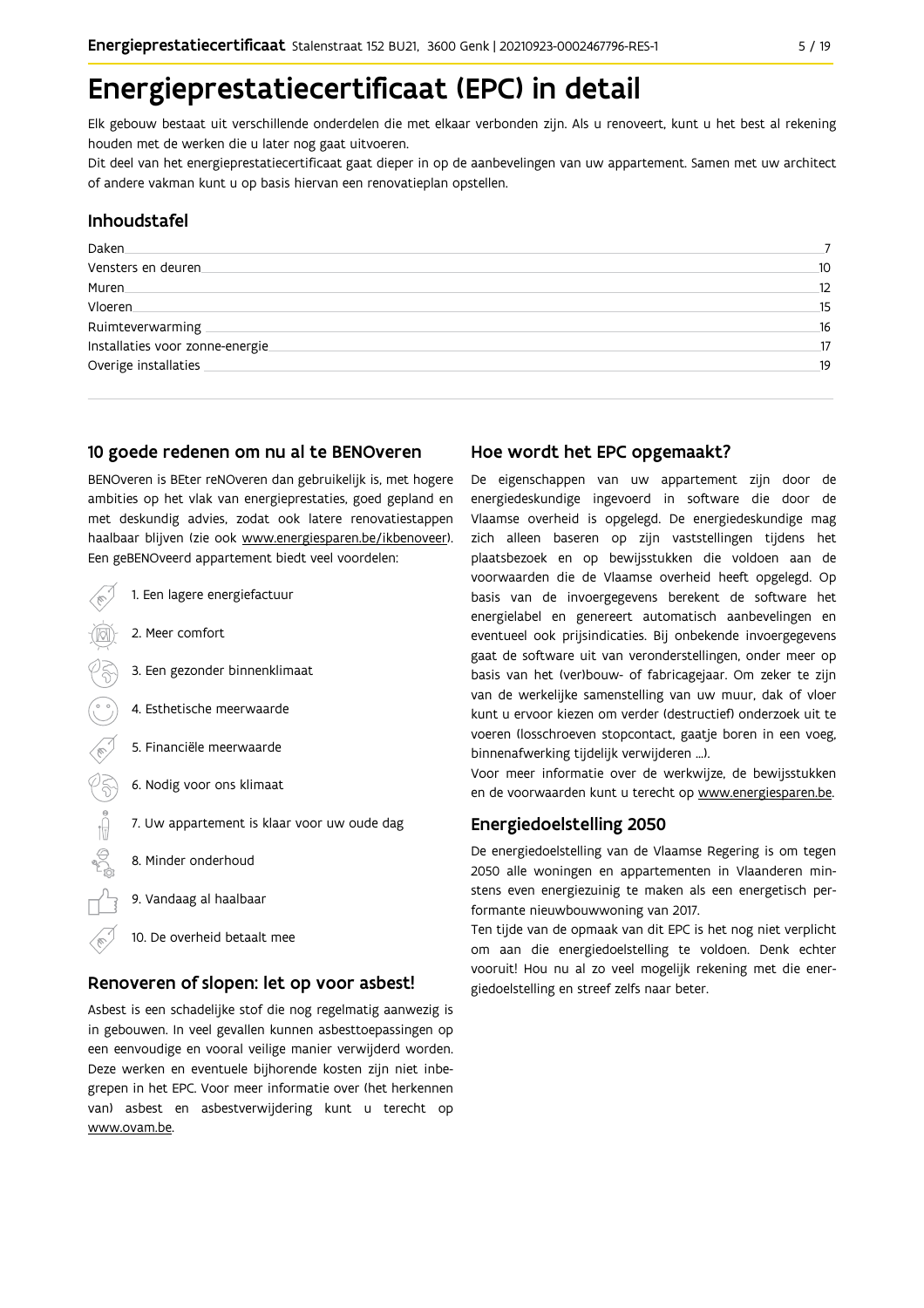## Algemene gegevens

| Gebouw id / Gebouweenheid id                                | 11085423 / 20793209                                 |
|-------------------------------------------------------------|-----------------------------------------------------|
| Datum plaatsbezoek                                          | 21/09/2021                                          |
| Referentiejaar bouw                                         | 1995                                                |
| Beschermd volume (m <sup>3</sup> )                          | 250                                                 |
| Ruimten niet opgenomen in het beschermd volume              | Geen                                                |
| Bruikbare vloeroppervlakte (m <sup>2</sup> )                | 77                                                  |
| Verliesoppervlakte (m <sup>2</sup> )                        | 193                                                 |
| Infiltratiedebiet $(m^3/(m^2h))$                            | Onbekend                                            |
| Thermische massa                                            | Half zwaar/matig zwaar                              |
| Open haard(en) voor hout aanwezig                           | Neen                                                |
| Niet-residentiële bestemming                                | Geen                                                |
| Ligging van de eenheid in het gebouw                        | Het pand is gelegen op de volledige 2de verdieping. |
| Berekende energiescore (kWh/(m <sup>2</sup> jaar))          | 211                                                 |
| Karakteristiek jaarlijks primair energieverbruik (kWh/jaar) | 16.163                                              |
| CO <sub>2</sub> -emissie (kg/jaar)                          | 3.244                                               |
| Indicatief S-peil                                           | 57                                                  |
| Gemiddelde U-waarde gebouwschil (W/(m <sup>2</sup> K))      | 0.64                                                |
| Gemiddeld installatierendement verwarming (%)               | 80                                                  |

## Verklarende woordenlijst

| beschermd volume                                    | Het volume van alle ruimten die men wenst te beschermen tegen warmteverlies naar<br>buiten, de grond en aangrenzende onverwarmde ruimten.                                                                                                                                      |
|-----------------------------------------------------|--------------------------------------------------------------------------------------------------------------------------------------------------------------------------------------------------------------------------------------------------------------------------------|
| bruikbare vloeroppervlakte                          | De vloeroppervlakte binnen het beschermd volume die beloopbaar en toegankelijk is.                                                                                                                                                                                             |
| U-waarde                                            | De U-waarde beschrijft de isolatiewaarde van daken, muren, vensters  Hoe lager de<br>U-waarde, hoe beter de constructie isoleert.                                                                                                                                              |
| R-waarde                                            | De warmteweerstand van een materiaallaag. Hoe groter de R-waarde, hoe beter de<br>materiaallaag isoleert.                                                                                                                                                                      |
| lambdawaarde                                        | De warmtegeleidbaarheid van een materiaal. Hoe lager de lambdawaarde, hoe beter<br>het materiaal isoleert.                                                                                                                                                                     |
| karakteristiek jaarlijks primair<br>energieverbruik | De berekende hoeveelheid primaire energie die gedurende één jaar nodig is voor de<br>verwarming, de aanmaak van sanitair warm water, de ventilatie en de koeling van een<br>appartement. Eventuele bijdragen van zonneboilers en zonnepanelen worden in<br>mindering gebracht. |
| berekende energiescore                              | Een maat voor de totale energieprestatie van een appartement. De berekende<br>energiescore is gelijk aan het karakteristiek jaarlijks primair energieverbuik, gedeeld<br>door de bruikbare vloeroppervlakte.                                                                   |
| S-peil                                              | Een maat voor de energieprestatie van de gebouwschil van een appartement. Het<br>S-peil houdt rekening met de isolatie, de luchtdichtheid, de oriëntatie, de<br>zonnewinsten en de vormefficiëntie. Hoe lager het S-peil, hoe energie-efficiënter de<br>gebouwschil.           |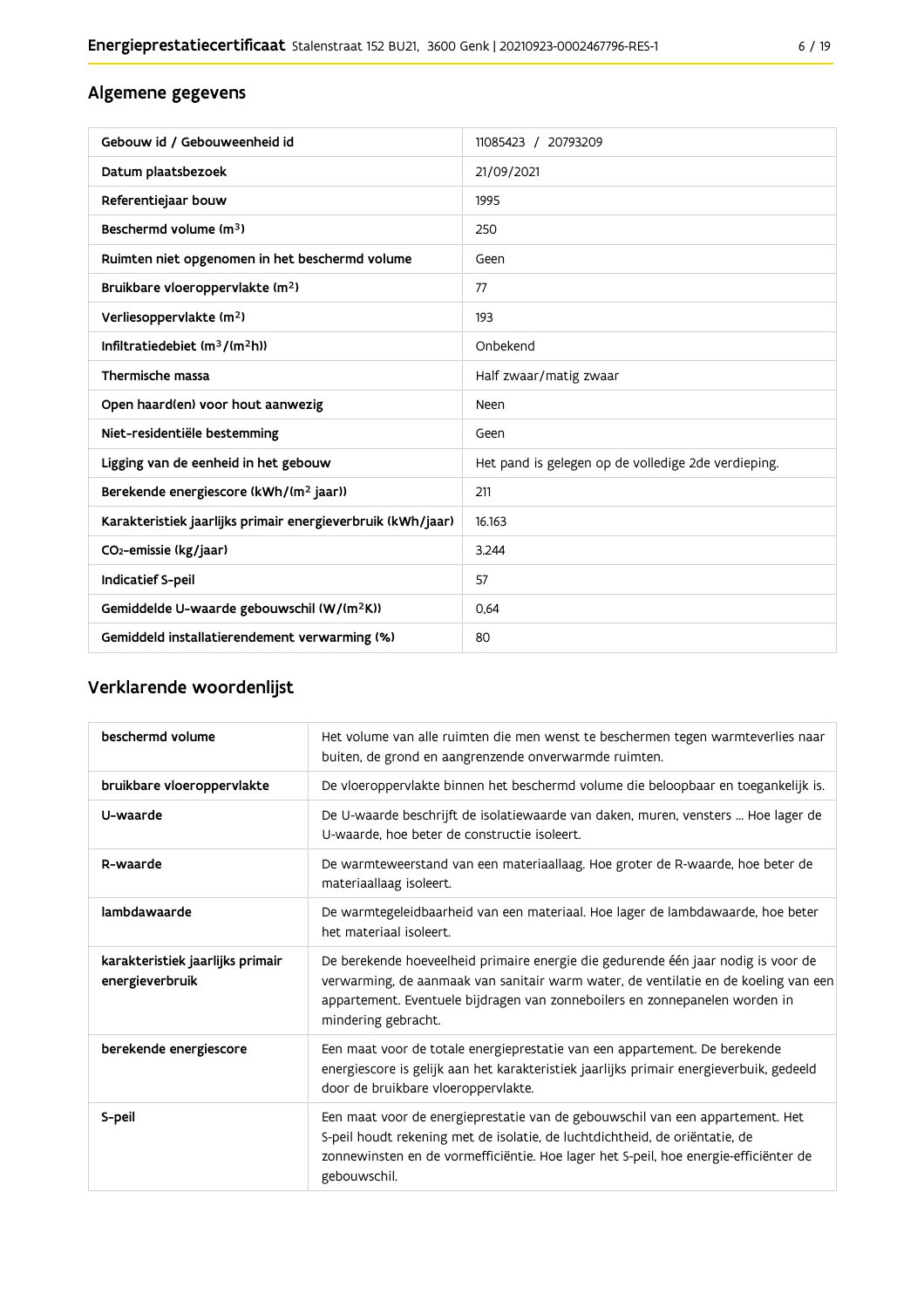## **Daken**

#### **Hellend dak**

79 m<sup>2</sup> van het hellende dak is te weinig geïsoleerd.

Plaats bijkomende isolatie aan de binnenkant van het hellende dak of plaats bijkomende isolatie aan de buitenkant van het hellende dak.

## Plafond

46 m<sup>2</sup> van het plafond is te weinig geïsoleerd.

Plaats bijkomende isolatie in of onder het plafond of plaats bijkomende isolatie boven op het plafond.

Bij de renovatie van uw dak kunt u het best streven naar een U-waarde van maximaal 0,24 W/(m<sup>2</sup>K). Dat komt overeen met een isolatielaag van ongeveer 14 cm minerale wol of XPS ( $\lambda_a$  = 0,035 W/(m.K)) of 12 cm PUR ( $\lambda_a$  = 0,027 W/(m.K)). Als u de isolatie van uw platte of hellende dak tussen een houten dakstructuur plaatst, moet u de isolatiedikte verhogen tot minstens 22 cm minerale wol.

Hoogstwaarschijnlijk renoveert u uw dak(en) maar één keer grondig. Isoleer daarom meteen maximaal. De energiedoelstelling van 0,24 W/(m<sup>2</sup>K) vormt de basis, maar u kunt altijd streven naar beter.

## Denk vooruit!

- · Isoleert u eerst uw dak en dan uw muren? Verleng dan nu al de dakoversteken zodat de buitenmuurisolatie luchtdicht en zonder koudebrug op de dakisolatie kan aansluiten. Plaats ook de regenwaterafvoer zodanig dat er nog plaats genoeg is om buitenmuurisolatie te plaatsen.
- · Wordt het platte dak een stuk dikker door de isolatie? Hou er dan rekening mee dat u ook de dakgoten, brandmuurtjes, dakranden, gevels ... moet verhogen.
- · Bent u van plan een ventilatiesysteem, zonneboiler of zonnepanelen te plaatsen? Hou dan nu al rekening met de nodige leidingdoorvoeren of dakverstevigingen.
- · Denk bij de renovatie van uw dak aan functies die u later nog wilt toevoegen (bijvoorbeeld een zolderkamer wordt bureau) en zorg nu al voor voldoende daglicht door bijvoorbeeld dakvlakvensters te integreren in uw dak.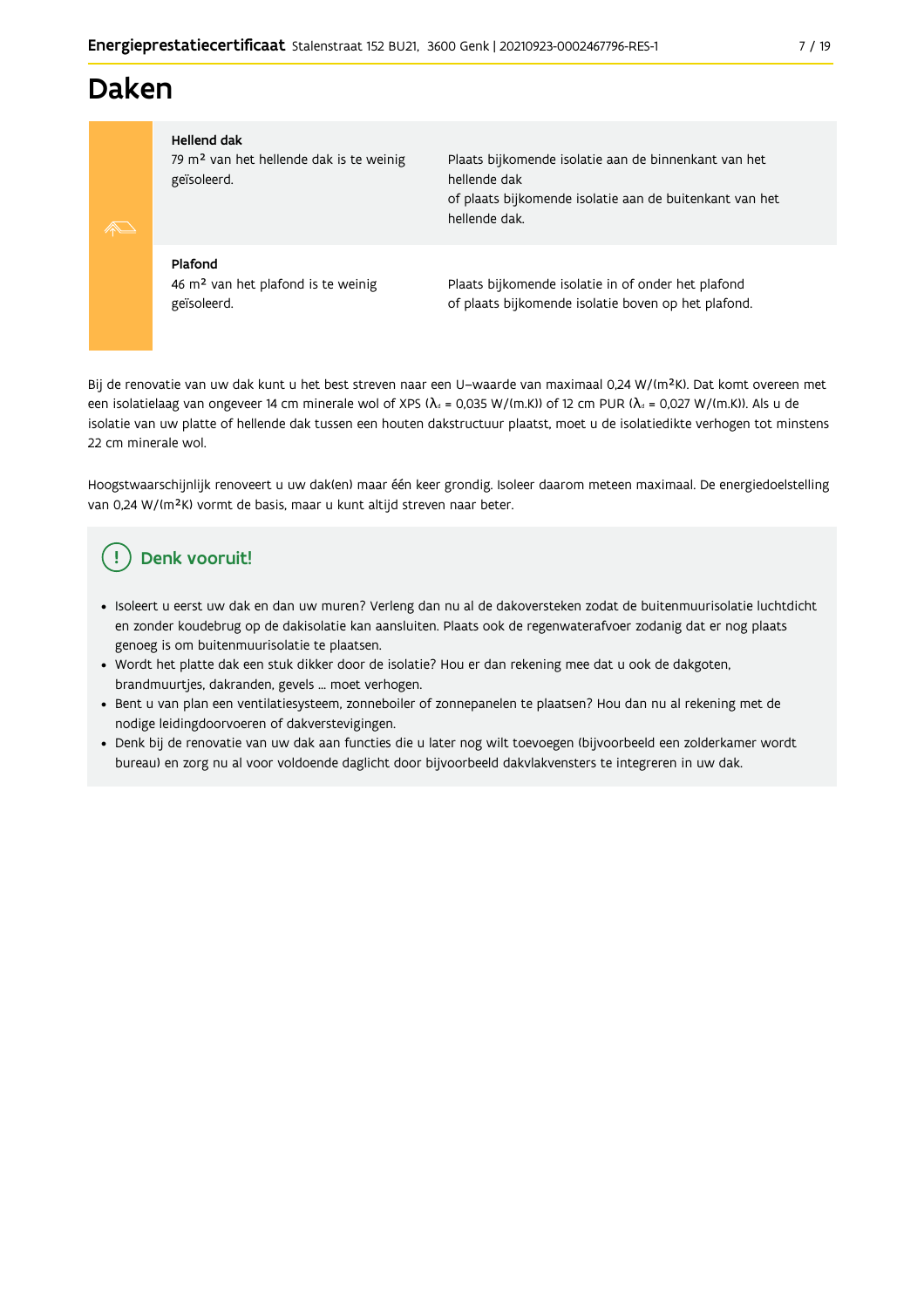### Een hellend dak isoleren

Een hellend dak kunt u aan de buiten- of binnenkant isoleren.

#### 1. Dak isoleren aan de buitenkant

De isolatie wordt boven op de draagconstructie geplaatst. Daarboven komen een onderdak en dakbedekking (pannen, leien ...).



1. Dampscherm | 2. Isolatie | 3. Onderdak | 4. Dakbekleding  $\Theta$ 

- · Isolatieplaten kunnen doorlopen, waardoor er geen risico is op koudebruggen bij de aansluiting met de muurisolatie.
- · Bestaande dakconstructie kan van binnenuit volledig zichtbaar blijven en binnenafwerking kan behouden worden.
- · U hebt de mogelijkheid om uw dak aan de buitenkant een nieuwe look te geven (met nieuwe dakbedekkingsmaterialen).

### $\odot$

- · Meestal moeilijker uitvoerbaar en duurder, omdat de dakbedekking, panlatten en tengellatten eerst verwijderd moeten worden.
- · Niet altijd mogelijk of wenselijk, bijvoorbeeld door de aansluiting op aanpalende daken, of omdat de dakvlakvensters dan in de hoogte moeten worden aangepast.

## Een plafond isoleren

Als de ruimte onder uw hellende dak onverwarmd blijft of ontoegankelijk is, kunt u beter het plafond isoleren. Zo bespaart u dubbel: op uw energiefactuur, maar ook op het isolatiemateriaal en de plaatsing. U kunt de isolatie boven op de vloerplaat plaatsen.

#### 2. Dak isoleren aan de binnenkant

De isolatie wordt tussen en onder de dakconstructie aan de binnenkant geplaatst. Daartegen komt een dampscherm en, indien gewenst, een binnenafwerking.



1. Onderdak | 2. Isolatie | 3. Dampscherm | 4. binnenafwerking

#### $\bigoplus$

- Als de dakconstructie in goede staat is en er een onderdak aanwezig is, is isolatie aan de binnenkant van het dak de goedkoopste oplossing.
- · U kunt de werken eventueel zelf uitvoeren volgens de regels van de kunst.
- · Uw dak krijgt een nieuwe look aan de binnenkant (bv. met gipsplaten en afwerking).

#### $\odot$

- · Er is extra aandacht nodig voor de overgang van de dakisolatie naar de muurisolatie.
- · Dit kan enkel uitgevoerd worden indien er een dampopen onderdak aanwezig is.
- · U verliest het originele uitzicht van de bestaande dakconstructie en er gaat vaak zolderruimte verloren.

Bij een vloeropbouw met houten elementen kunt u de isolatie tussen de balken aanbrengen. Als de zolder wordt gebruikt, moet u een loopvloer plaatsen. Isoleer goed rond het trapgat en voorzie in isolatie in het zolderluik.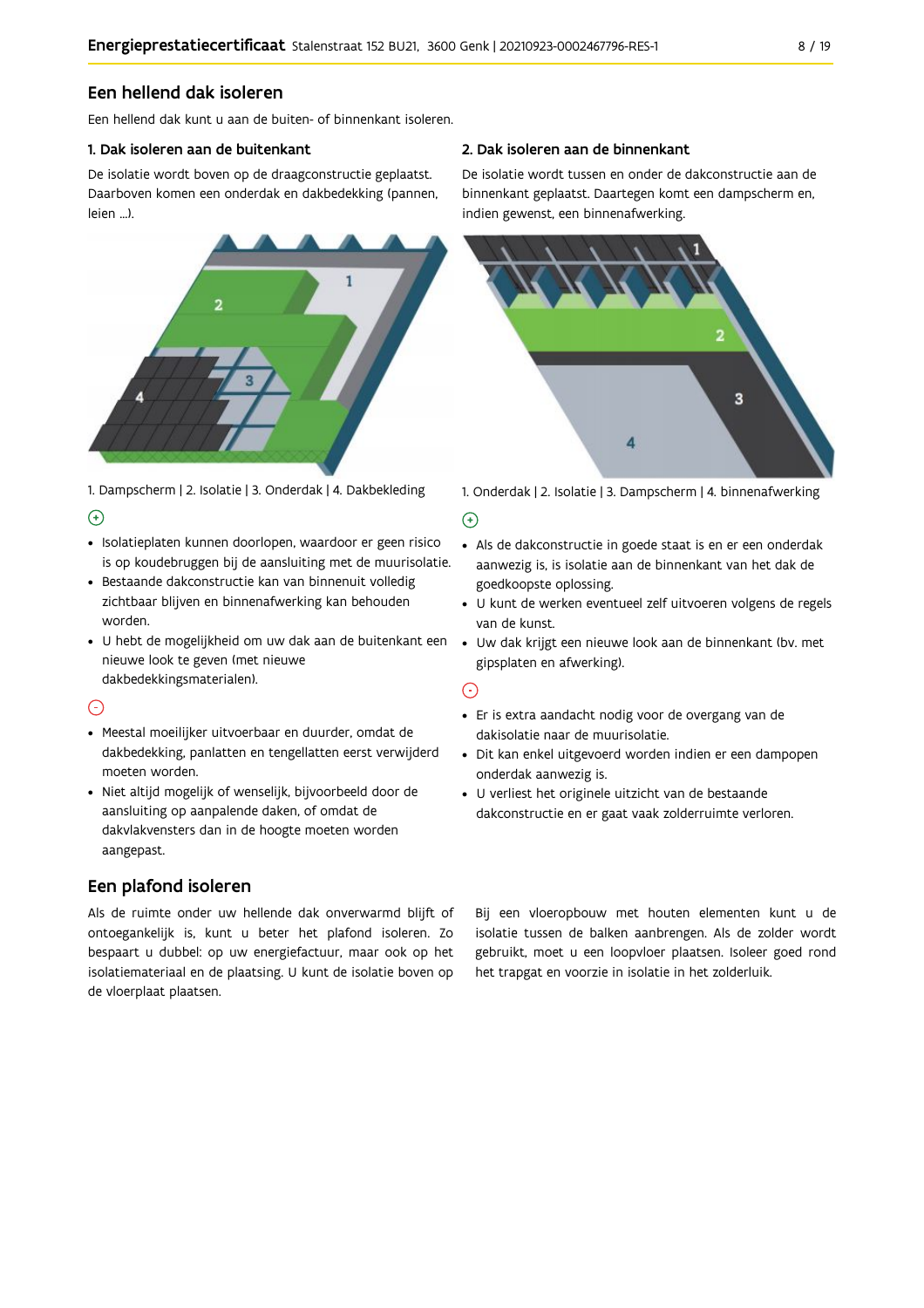#### Pas op! (!

- · Zorg steeds dat de isolatie wind- en luchtdicht geplaatst wordt. Anders gaat een groot deel van het isolatie-effect teniet.
- Het extra gewicht op de bestaande constructie van het dak heeft mogelijk een impact op de draagkracht en stabiliteit van het dak, de gevels en de fundering.
- · Door het isoleren van het dak gaat de luchtdichtheid van uw appartement er op vooruit en kan de luchtverversing niet meer gebeuren via spleten en kieren. Voorzie dus een ventilatiesysteem om uw appartement te ventileren. Dat is niet enkel essentieel om vochtproblemen te vermijden, maar ook voor uw gezondheid en uw comfort.

Laat u bijstaan door een architect, aannemer of vakman voor deskundig advies en een goede uitvoering van de werken.

## Technische fiche daken

De energiedeskundige heeft de onderstaande gegevens ingevoerd. Bezorg die gegevens aan uw vakman.



#### Legende

a dak niet in riet of cellenbeton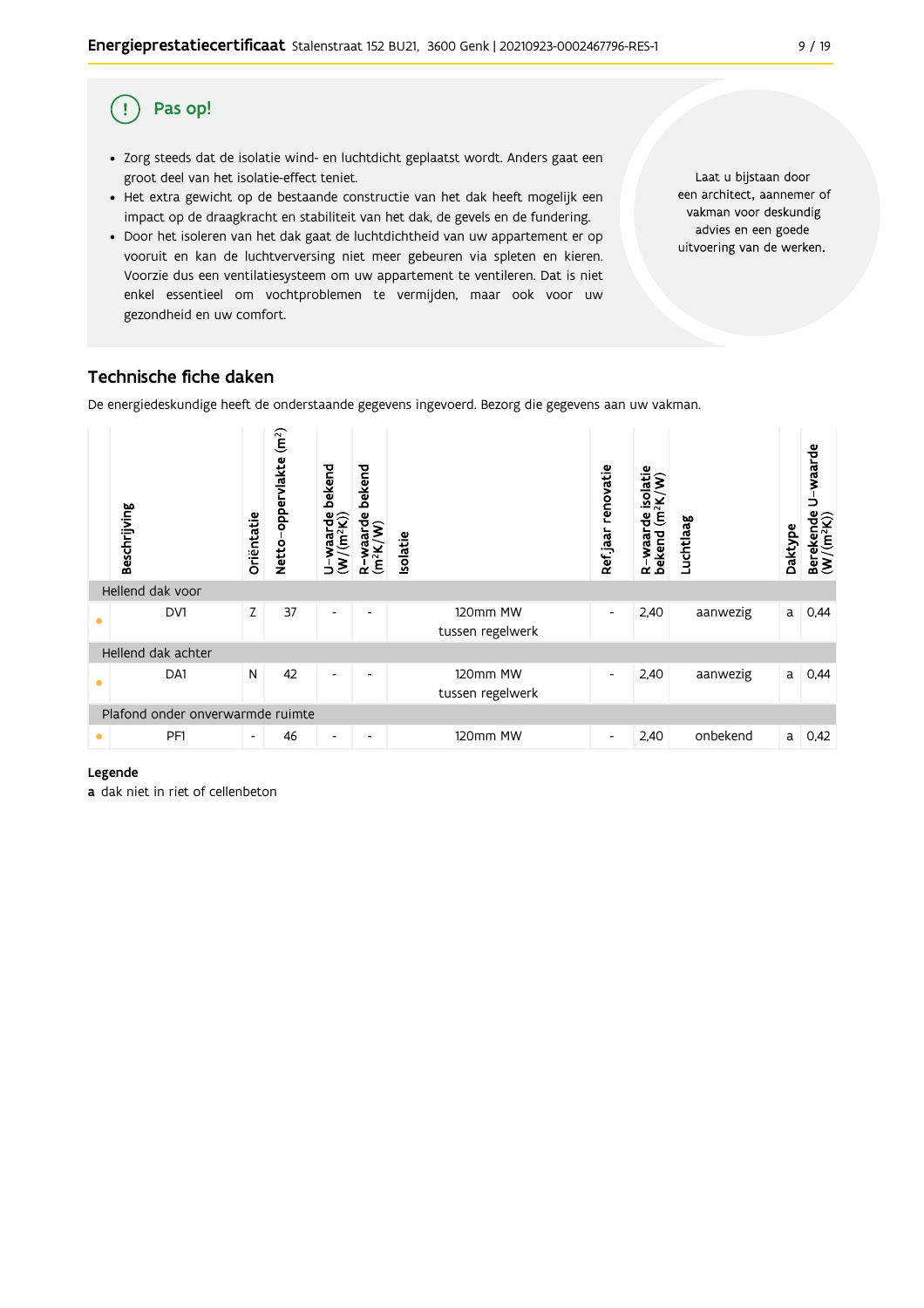## Vensters en deuren

#### Vensters

FF

3,5 m<sup>2</sup> van de vensters heeft dubbele beglazing. Dat is weinig energiezuinig. Ook de raamprofielen zijn thermisch weinig performant.

Vervang de vensters door nieuwe vensters met hoogrendementsbeglazing en energieperformante raamprofielen.

#### Dakvensters en koepels

2,9 m<sup>2</sup> van de dakvlakvensters of koepels heeft dubbele beglazing. Dat is weinig energiezuinig. Ook de profielen zijn thermisch weinig performant.

Plaats nieuwe dakvlakvensters of koepels met hoogrendementsbeglazing en energieperformante raamprofielen.

De kwaliteit van zowel de beglazing als de profielen bepaalt de energieprestatie van uw vensters. Kies altijd voor dubbele hoogrendementsbeglazing of drievoudige beglazing met een U-waarde van maximaal 1,0 W/(m<sup>2</sup>K). Bij de renovatie van vensters kunt u het best streven naar een U-waarde van maximaal 1,5 W/(m<sup>2</sup>K) voor de vensters (glas + profielen). Naast de vensters in de gevel verdienen ook dakvlakvensters, koepels, lichtstraten, polycarbonaatplaten en glasbouwstenen de nodige aandacht

Hoogstwaarschijnlijk vervangt u uw buitenschrijnwerk maar één keer. Kies daarom meteen voor de meest energie-efficiënte oplossing.

## Denk vooruit!

- · Vervangt u eerst uw buitenschrijnwerk en isoleert u pas nadien uw gevels? Zorg er nu al voor dat de buitenmuurisolatie zonder koudebruggen op de profielen van uw vensters en deuren zal kunnen aansluiten. Zo vermijdt u condensatie en schimmelvorming in uw appartement.
- Bent u van plan om ventilatie te plaatsen met natuurlijke toevoer, eventueel in combinatie met mechanische afvoer? Bouw dan nu al ventilatieroosters in de vensters in.
- · Bent u van plan geautomatiseerde buitenzonwering te plaatsen? Breng dan nu al de nodige bekabeling aan.

#### Vensters vervangen

Het venster (glas + profielen) in zijn geheel vervangen is op energetisch vlak de beste oplossing. Als het om bepaalde redenen (esthetisch, bouwkundige regelgeving ...) niet mogelijk of gewenst is om het volledige venster te vervangen, vervang dan minstens het glas of plaats een dubbel raam of voorzetglas. Besteed altijd voldoende aandacht aan een luchtdichte plaatsing van het buitenschrijnwerk.

Beschikt u nog over oude rolluikkasten? Vervang ze door geïsoleerde luchtdichte kasten.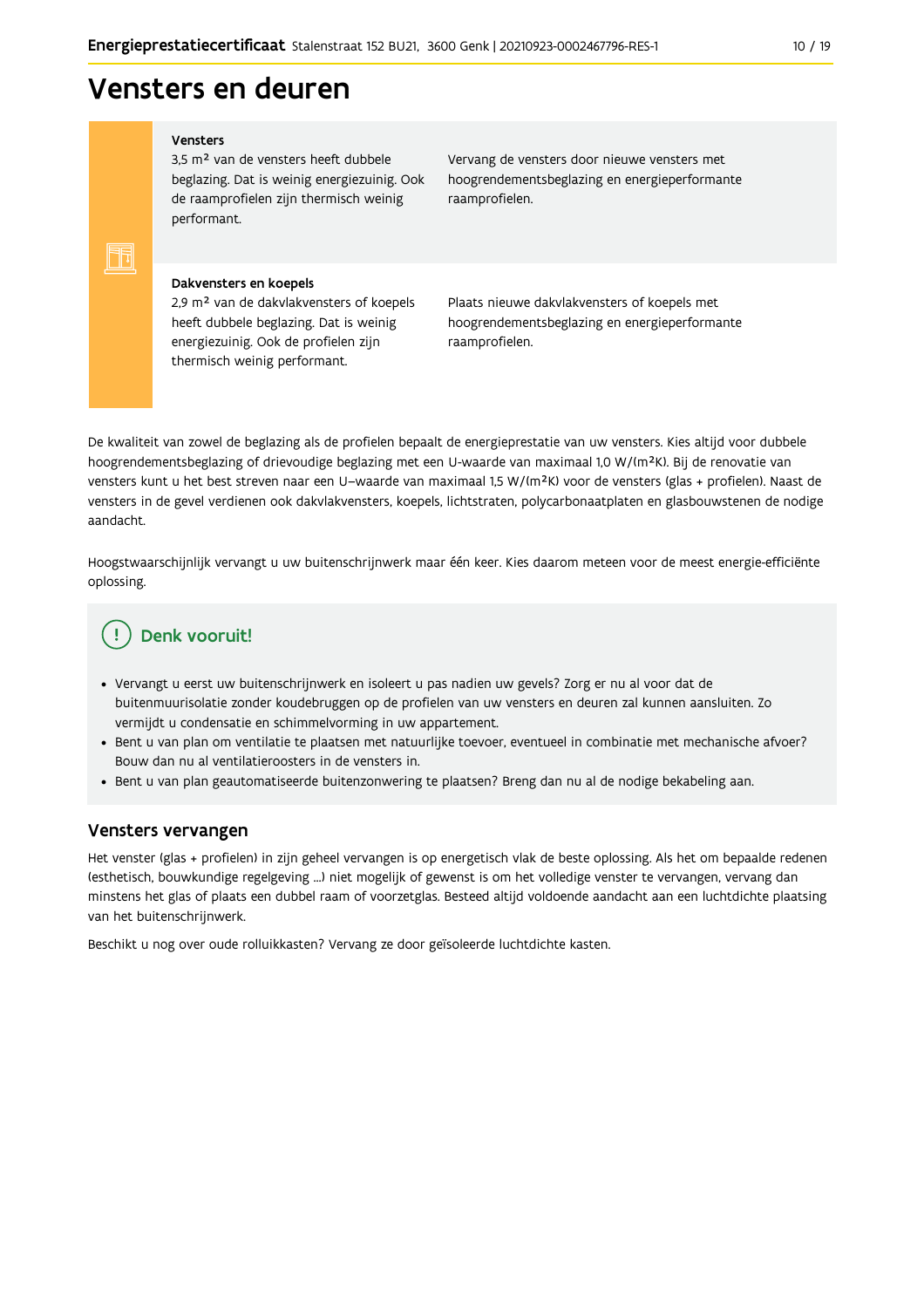

· Dankzij de vervanging van het buitenschrijnwerk gaat de luchtdichtheid van uw appartement er sterk op vooruit en kan de luchtverversing niet meer gebeuren via spleten en kieren. Voorzie dus een ventilatiesysteem om uw appartement te ventileren. Dat is niet enkel essentieel om vochtproblemen te vermijden, maar ook voor uw gezondheid en uw comfort.

Laat u bijstaan door een architect, aannemer of vakman voor deskundig advies en een goede uitvoering van de werken.

### Technische fiche van de vensters

De energiedeskundige heeft de onderstaande gegevens ingevoerd. Bezorg die gegevens aan uw vakman.

|           | Beschrijving          | Oriëntatie | Helling   | (m <sup>2</sup> )<br>Oppervlakte | bekend<br>$\frac{\mathsf{U}-\mathsf{waarde}}{\mathsf{(W/(m^2K))}}$ | <b>Beglazing</b> | Buitenzonwering          | Profiel | Berekende U-waarde<br>(W/(m <sup>2</sup> K)) |
|-----------|-----------------------|------------|-----------|----------------------------------|--------------------------------------------------------------------|------------------|--------------------------|---------|----------------------------------------------|
|           | In linkergevel        |            |           |                                  |                                                                    |                  |                          |         |                                              |
|           | LG1-GL2               | W          | verticaal | 1,4                              | $\overline{\phantom{a}}$                                           | dubbel glas      | $\overline{\phantom{a}}$ | hout    | 2,86                                         |
| $\bullet$ | LG1-GL1               | W          | verticaal | 2,1                              | $\overline{\phantom{a}}$                                           | dubbel glas      | $\overline{\phantom{a}}$ | hout    | 2,86                                         |
|           | In hellend dak voor   |            |           |                                  |                                                                    |                  |                          |         |                                              |
| $\bullet$ | DV1-GL2               | Z          | 45        | 1,2                              | $\overline{\phantom{a}}$                                           | dubbel glas      | $\overline{\phantom{a}}$ | hout    | 2,86                                         |
| $\bullet$ | DV1-GL1               | Z          | 45        | 0,7                              | $\overline{\phantom{a}}$                                           | dubbel glas      | $\overline{\phantom{a}}$ | hout    | 2,86                                         |
|           | In hellend dak achter |            |           |                                  |                                                                    |                  |                          |         |                                              |
| ۰         | DA1-GL1               | N          | 45        |                                  | $\overline{\phantom{a}}$                                           | dubbel glas      | -                        | hout    | 2,86                                         |

### Legende glastypes

dubbel glas Gewone dubbele beglazing Legende profieltypes hout Houten profiel

### Technische fiche van de deuren, poorten en panelen

De energiedeskundige heeft de onderstaande gegevens ingevoerd. Bezorg die gegevens aan uw vakman.



hout

#### Legende deur/paneeltypes

**b** deur/paneel niet in metaal

#### Legende profieltypes

Houten profiel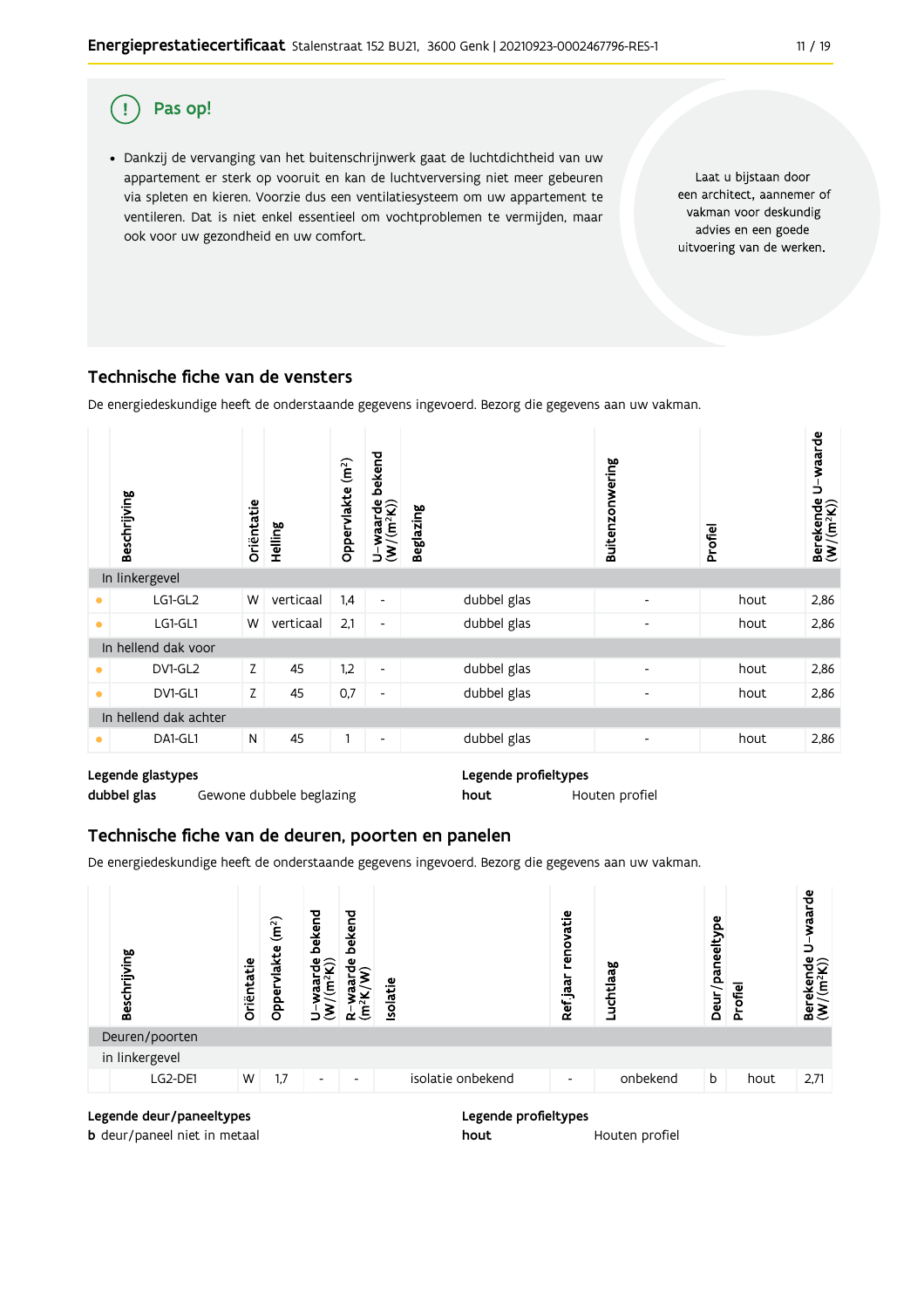## **Muren**



#### Muur

61 m<sup>2</sup> van de muren is vermoedelijk te weinig geïsoleerd.

Plaats bijkomende isolatie aan de binnenkant van de muur of plaats bijkomende isolatie aan de buitenkant van de muur.

Bij de isolatie van de muren kunt u het best streven naar een U-waarde van maximaal 0,24 W/(m<sup>2</sup>K). Dat komt overeen met een isolatielaag van ongeveer 14 cm minerale wol, EPS of XPS ( $\lambda_a$  = 0,035 W/(mK)) of 10 cm PUR of PIR ( $\lambda_a$  = 0,023 W/(mK)). Als u de isolatie tussen regelwerk plaatst, breng dan minstens 6 cm extra isolatie aan.

Hoogstwaarschijnlijk renoveert u uw muren maar één keer grondig. Isoleer daarom meteen maximaal. De energiedoelstelling van 0,24 W/(m<sup>2</sup>K) vormt de basis, maar u kunt altijd streven naar beter.

#### Pas op! (၂

- · De warmteverliezen worden niet alleen beperkt door goed te isoleren, maar ook door luchtlekken te vermijden. Besteed voldoende aandacht aan het luchtdicht aansluiten van de muurisolatie op vensters en deuren, de vloer en het dak.
- · Door het isoleren van de muren gaat de luchtdichtheid van uw appartement er op vooruit en kan de luchtverversing niet meer gebeuren via spleten en kieren. Voorzie dus een ventilatiesysteem om uw appartement te ventileren. Dat is niet enkel essentieel om vochtproblemen te vermijden, maar ook voor uw gezondheid en uw comfort.

Laat u bijstaan door een architect, aannemer of vakman voor deskundig advies en een goede uitvoering van de werken.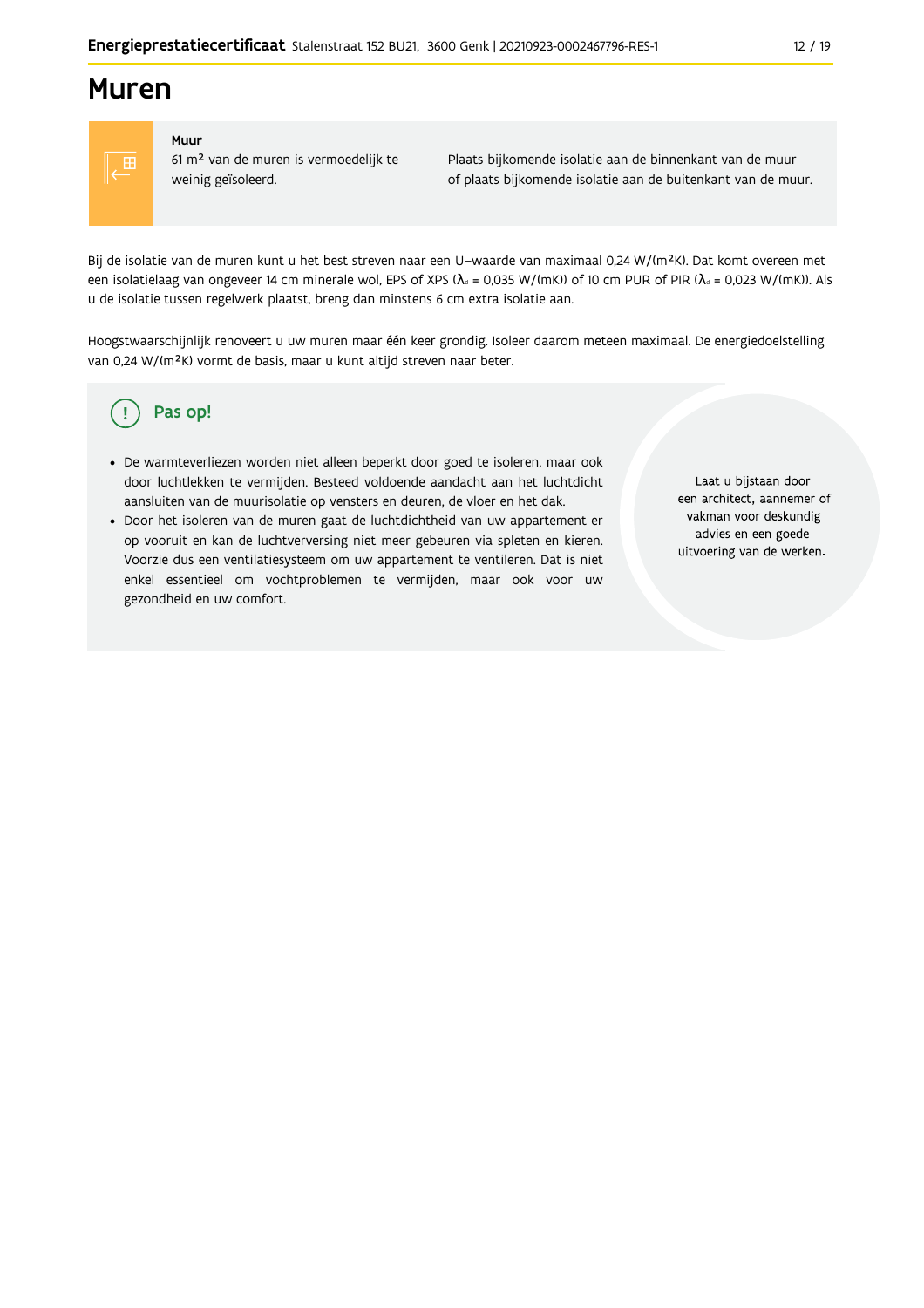#### Methodes om buitenmuren te isoleren

Er bestaan een aantal methodes om muren te isoleren. U kunt die methodes combineren om de energiedoelstelling van 0,24 W/(m<sup>2</sup>K) te halen.

#### Muren aan de buitenkant isoleren

Dat kan door een extra buitenmuur met een geïsoleerde spouw op te trekken of door isolatiemateriaal aan te brengen met daarop een bepleistering of een nieuwe gevelbekleding.



1. Buitenmuur | 2. Isolatie | 3. Vochtscherm | 4. Afwerkingslaag | 5. Stijl- en regelwerk (optioneel)

### $\bigoplus$

- Bouwfysisch veruit de beste oplossing.
- Koudebruggen worden weggewerkt.
- · Nieuw uitzicht van het appartement.

#### $\odot$

- Vrij dure oplossing.
- · Niet toepasbaar bij beschermde of siergevels.
- Soms is een stedenbouwkundige vergunning vereist.

## Denk vooruit!

- · Nadien uw dak isoleren? Zorg nu al dat de dakisolatie zal kunnen aansluiten op de muurisolatie.
- · Vernieuw eerst vensters en deuren (indien nodig), zodat de buitenisolatie hierop kan aansluiten.
- Hou nu al rekening met later te plaatsen zonwering.

### Muren aan de binnenkant isoleren

Isolatieplaten kunnen rechtstreeks op de bestaande muur bevestigd worden of een structuur in hout of metaal kan opgevuld worden met isolatie ('voorzetwandsysteem'). Binnenisolatie is een delicaat werk. Vraag advies aan een vakman of laat het uitvoeren door een gecertificeerd aannemer



1. Buitengevel | 2. Isolatie | 3. Dampscherm | 4. Binnenafwerking | 5. Stijl- en regelwerk (optioneel)

#### $\bigoplus$

- Relatief eenvoudig zelf uit te voeren.
- Geen invloed op het uitzicht van het appartement.

### ⊝

- Bouwfysisch de meest delicate oplossing.
- · De binnenruimte verkleint en stopcontacten, leidingen en radiatoren moeten worden verplaatst.

## Denk vooruit!

- Vernieuw eerst vensters en deuren (indien nodig), zodat de binnenisolatie hierop kan aansluiten.
- · Breng eventueel wandverstevigingen aan om later kaders en kasten te kunnen ophangen.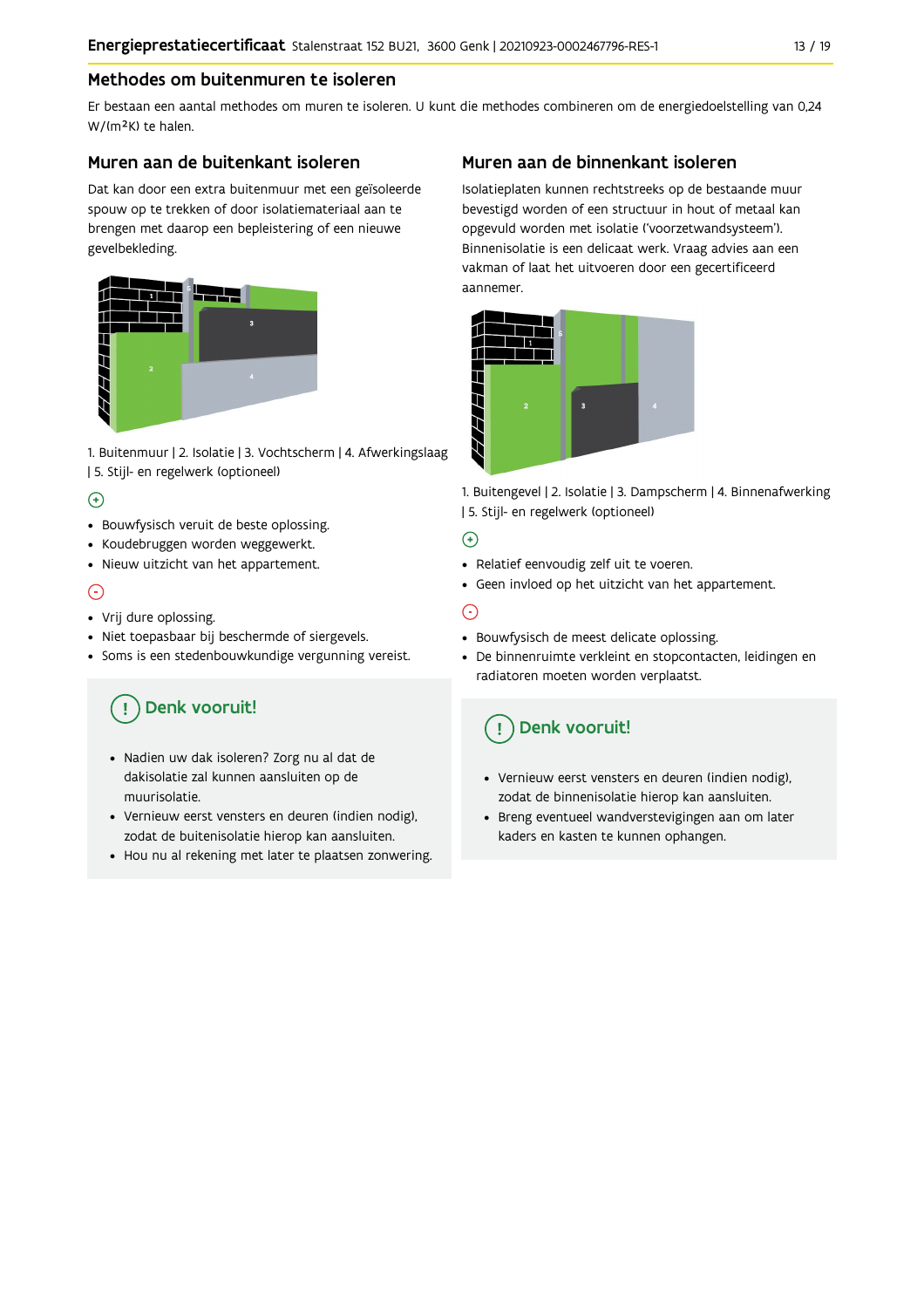#### Technische fiche van de muren

De energiedeskundige heeft de onderstaande gegevens ingevoerd. Bezorg die gegevens aan uw vakman.

|           | Beschrijving                         | Oriëntatie  | Netto-oppervlakte (m <sup>2</sup> ) | Diepte onder maaiveld (m) | U-waarde bekend (W/(m <sup>2</sup> K)) | R-waarde bekend (m <sup>2</sup> K/W) | Isolatie          | Ref jaar renovatie       | Luchtlaag                 | Muurtype | Berekende U-waarde<br>(W/(m <sup>2</sup> K)) |
|-----------|--------------------------------------|-------------|-------------------------------------|---------------------------|----------------------------------------|--------------------------------------|-------------------|--------------------------|---------------------------|----------|----------------------------------------------|
|           | Buitenmuur                           |             |                                     |                           |                                        |                                      |                   |                          |                           |          |                                              |
|           | Voorgevel                            |             |                                     |                           |                                        |                                      |                   |                          |                           |          |                                              |
| $\bullet$ | VG1                                  | $\mathsf Z$ | 3,2                                 |                           |                                        |                                      | isolatie onbekend | $\overline{\phantom{0}}$ | aanwezig<br>niet in spouw | a        | 0,83                                         |
|           | Achtergevel                          |             |                                     |                           |                                        |                                      |                   |                          |                           |          |                                              |
| $\bullet$ | AG1                                  | N           | 1,4                                 | L,                        |                                        |                                      | isolatie onbekend | ٠                        | aanwezig<br>niet in spouw | a        | 0,83                                         |
|           | Rechtergevel                         |             |                                     |                           |                                        |                                      |                   |                          |                           |          |                                              |
| $\bullet$ | RG1                                  | $\circ$     | 33                                  | ٠                         |                                        | ٠                                    | isolatie onbekend |                          | aanwezig<br>niet in spouw | a        | 0,83                                         |
|           | Linkergevel                          |             |                                     |                           |                                        |                                      |                   |                          |                           |          |                                              |
| $\bullet$ | LG1                                  | W           | 23                                  | $\overline{a}$            |                                        |                                      | isolatie onbekend | $\blacksquare$           | aanwezig<br>niet in spouw | a        | 0,83                                         |
|           | Muur in contact met verwarmde ruimte |             |                                     |                           |                                        |                                      |                   |                          |                           |          |                                              |
|           | Voorgevel                            |             |                                     |                           |                                        |                                      |                   |                          |                           |          |                                              |
|           | VG2                                  | $\mathsf Z$ | 7,2                                 | ä,                        |                                        |                                      | isolatie onbekend | $\overline{\phantom{a}}$ | onbekend                  | a        | 1,92                                         |
|           | Achtergevel                          |             |                                     |                           |                                        |                                      |                   |                          |                           |          |                                              |
|           | AG <sub>2</sub>                      | N           | 7,2                                 | L,                        |                                        |                                      | isolatie onbekend | $\blacksquare$           | onbekend                  | a        | 1,92                                         |
|           | Linkergevel                          |             |                                     |                           |                                        |                                      |                   |                          |                           |          |                                              |
|           | LG2                                  | W           | 4,9                                 | ٠                         |                                        |                                      | isolatie onbekend | L,                       | onbekend                  | a        | 1,92                                         |

#### Legende

a muur niet in isolerende snelbouwsteen of cellenbeton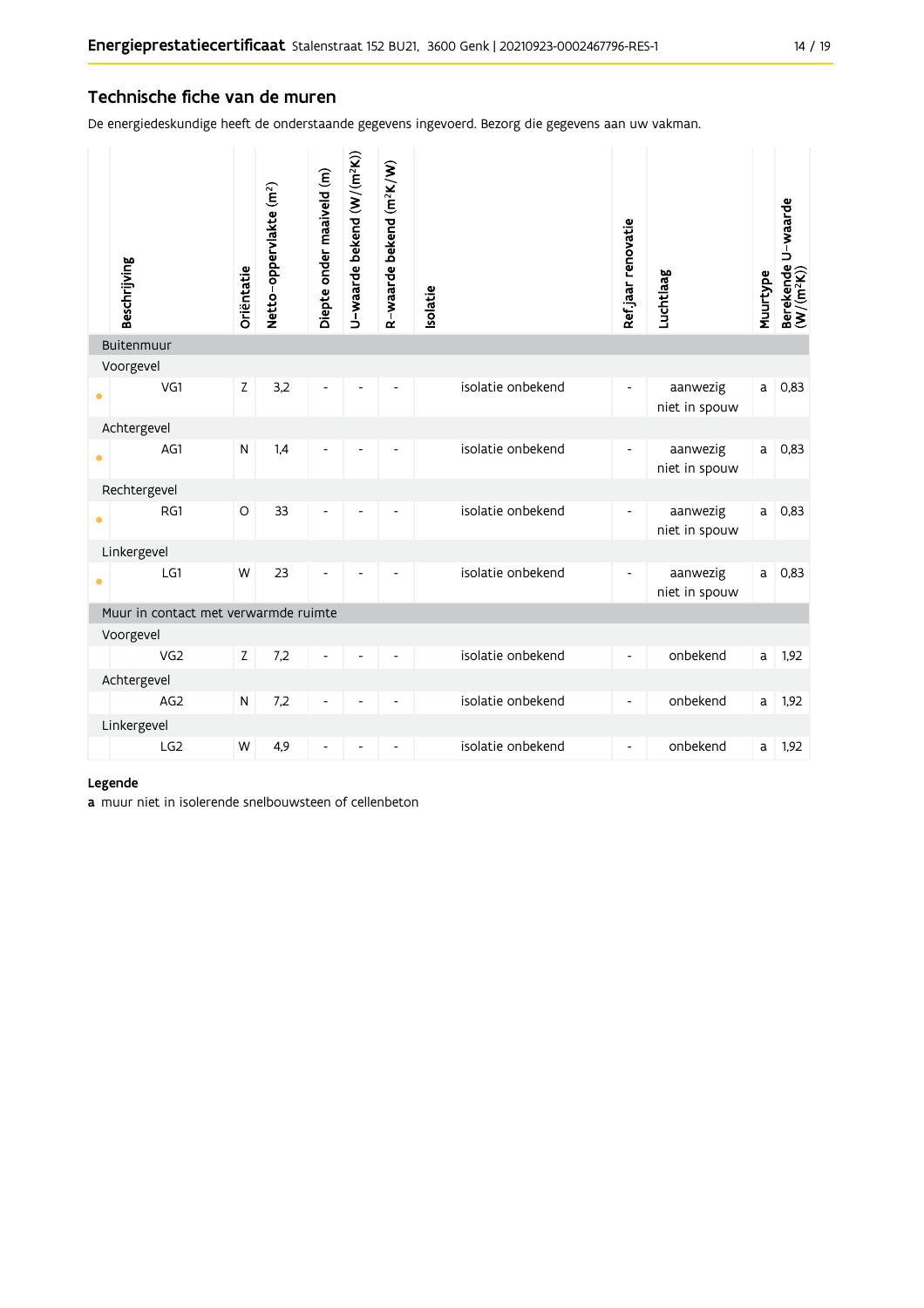## Vloeren

### Technische fiche van de vloeren

De energiedeskundige heeft de onderstaande gegevens ingevoerd. Bezorg die gegevens aan uw vakman.



#### Legende

a vloer niet in cellenbeton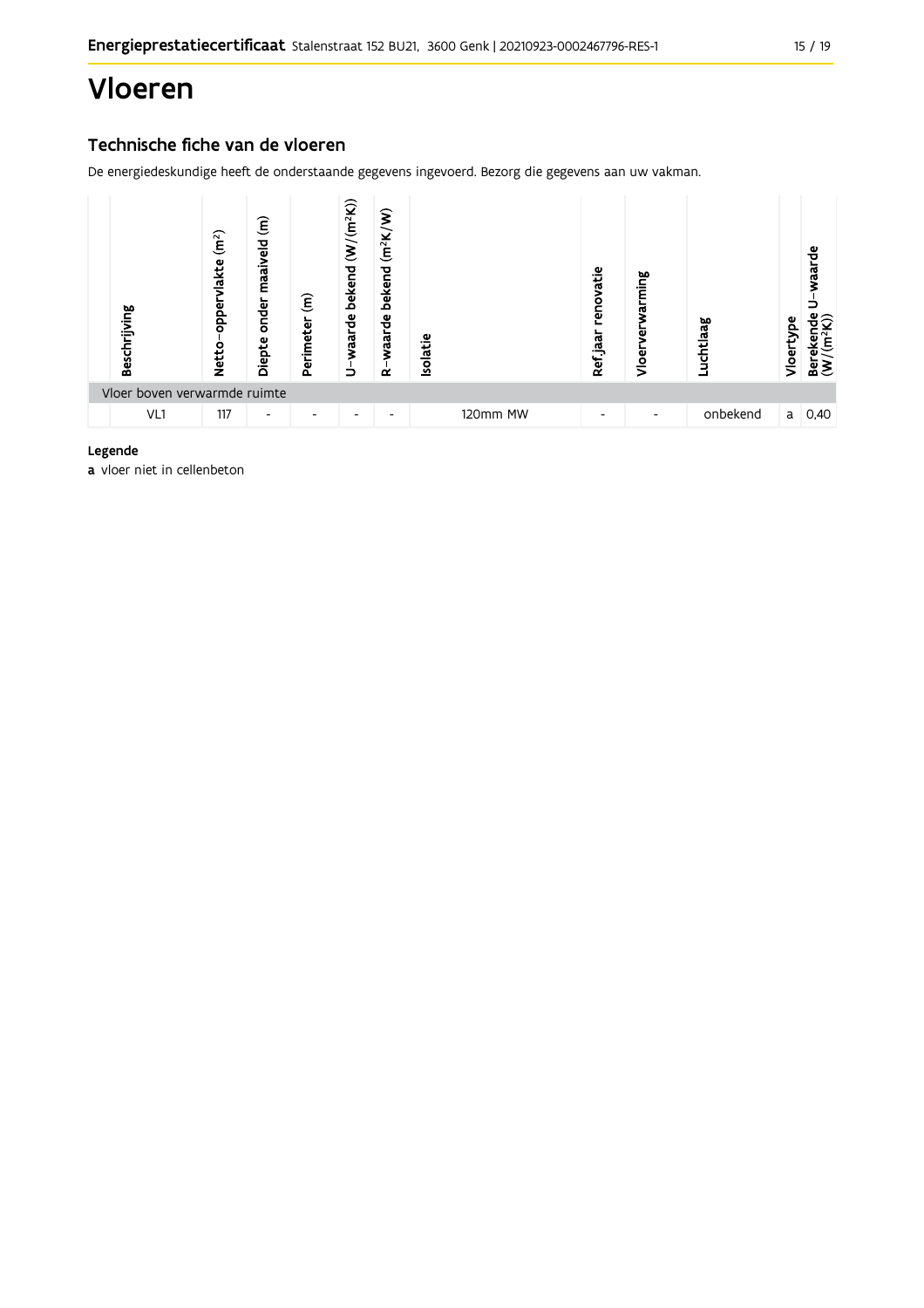

Proficiat! De verwarmingsinstallatie met condenserende ketel voldoet aan de energiedoelstelling.

### Technische fiche van de ruimteverwarming

De energiedeskundige heeft de onderstaande gegevens ingevoerd. Bezorg die gegevens aan uw vakman.

## Installaties met één opwekker

|                                                   | RV1                                                                   |  |  |
|---------------------------------------------------|-----------------------------------------------------------------------|--|--|
|                                                   | $\odot$                                                               |  |  |
| Omschrijving                                      | $\overline{a}$                                                        |  |  |
| Type verwarming                                   | centraal                                                              |  |  |
| Aandeel in volume (%)                             | 100%                                                                  |  |  |
| Installatierendement (%)                          | 80%                                                                   |  |  |
| Aantal opwekkers                                  | $\mathbf{1}$                                                          |  |  |
| Opwekking                                         |                                                                       |  |  |
|                                                   | $\odot$                                                               |  |  |
| Type opwekker                                     | individueel                                                           |  |  |
| Energiedrager                                     | gas                                                                   |  |  |
| Soort opwekker(s)                                 | condenserende ketel                                                   |  |  |
| Bron/afgiftemedium                                | $\overline{a}$                                                        |  |  |
| Vermogen (kW)                                     | $\blacksquare$                                                        |  |  |
| Elektrisch vermogen WKK                           |                                                                       |  |  |
| (kW)                                              |                                                                       |  |  |
| Aantal (woon)eenheden<br>$\overline{\phantom{a}}$ |                                                                       |  |  |
| Rendement                                         | 108% t.o.v.<br>onderwaarde                                            |  |  |
| Referentiejaar fabricage                          | 2016                                                                  |  |  |
| Labels                                            | HR-top                                                                |  |  |
| Locatie                                           | binnen beschermd                                                      |  |  |
|                                                   | volume                                                                |  |  |
| Distributie                                       |                                                                       |  |  |
| <b>Externe stookplaats</b>                        | nee                                                                   |  |  |
| Ongeïsoleerde leidingen (m)                       | 0m ≤ lengte ≤ 2m                                                      |  |  |
| Ongeïsoleerde combilus (m)                        | $\blacksquare$                                                        |  |  |
| Aantal (woon)eenheden op                          | $\overline{a}$                                                        |  |  |
| combilus                                          |                                                                       |  |  |
| Afgifte & regeling                                |                                                                       |  |  |
| Type afgifte                                      | radiatoren/convectoren                                                |  |  |
| Regeling                                          | pompregeling<br>thermostatische<br>radiatorkranen<br>kamerthermostaat |  |  |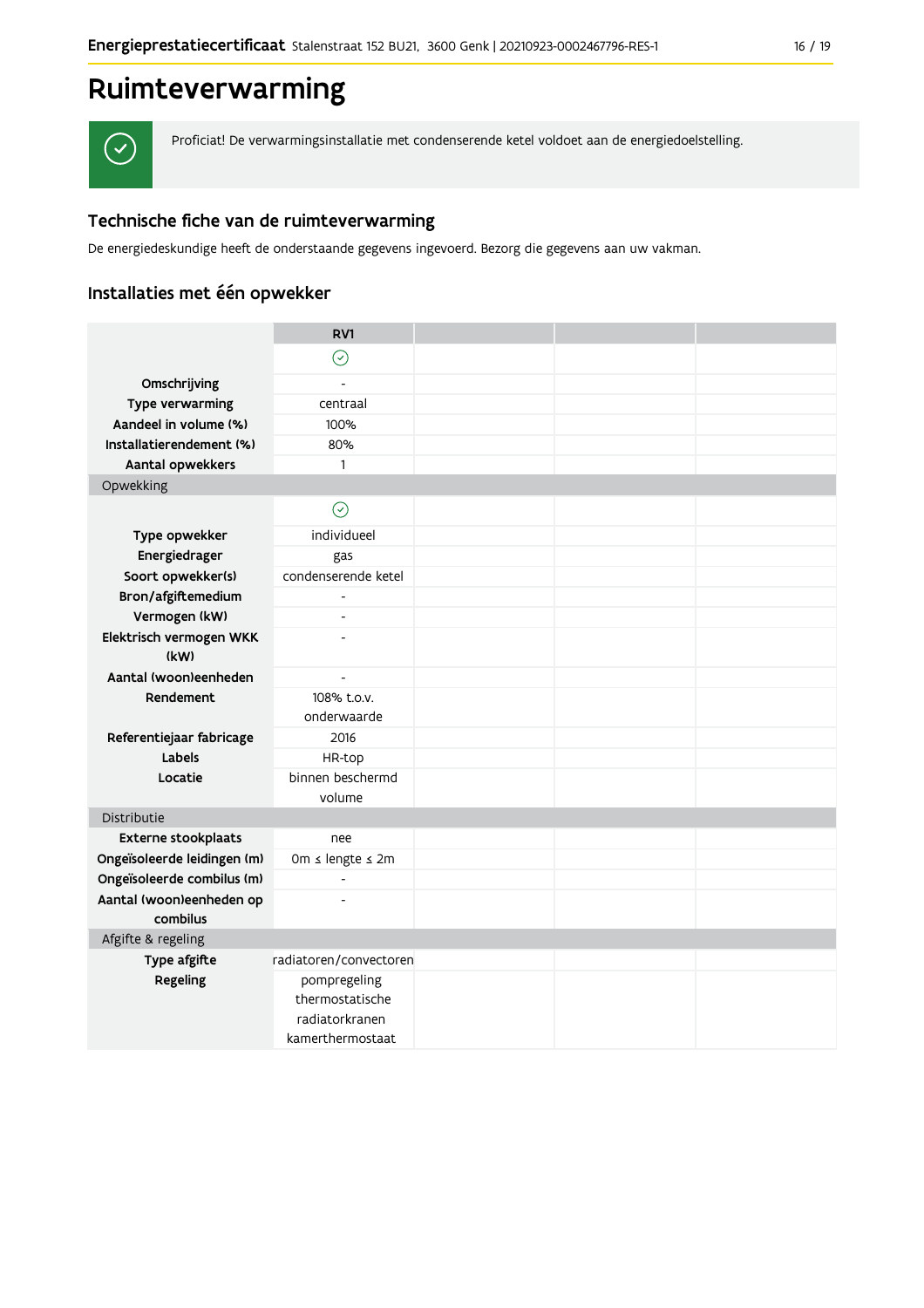## Installaties voor zonne-energie



#### Zonneboiler

Er is geen zonneboiler aanwezig.

Onderzoek de mogelijkheid om een zonneboiler te plaatsen. Raadpleeg hiervoor de zonnekaart of vraag raad aan een vakman.

Zonnepanelen Er zijn geen zonnepanelen aanwezig.

Onderzoek de mogelijkheid om zonnepanelen te plaatsen. Raadpleeg hiervoor de zonnekaart of vraag raad aan een vakman.

De zonnekaart berekent automatisch het zonnepotentieel voor uw gebouw en geeft een indicatie van het aantal zonnepanelen of zonnecollectoren dat u op het dak zou kunnen plaatsen.

Let op: de zonnekaart gaat uit van het elektriciteits- en watergebruik van een standaardgezin. Hou er bij de bepaling van de grootte van de te plaatsen installatie rekening mee dat het elektriciteits- en watergebruik van uw gebouw kan afwijken.

Voor meer informatie over de berekening van het zonnepotentieel kunt u terecht op de zonnekaart via www.energiesparen.be/zonnekaart.

#### Zonnepanelen

Zonnepanelen (ook wel fotovoltaïsche panelen of PV-panelen genoemd) zetten de energie van de zon om in elektriciteit.

Bij de bepaling van het aantal te plaatsen zonnepanelen kunt u ervoor kiezen om alleen uw eigen elektriciteitsverbruik te dekken of om meteen het volledige beschikbare dakoppervlak te benutten.

Om de zonnepanelen optimaal te laten renderen, plaatst u ze tussen oostelijke en westelijke richting onder een hoek van 20° tot 60°.

#### Zonneboiler

Zonnecollectoren zetten de energie van de zon om in warmte. Een zonneboilerinstallatie bestaat uit zonnecollectoren op het dak en een opslagvat voor warm water. Een zonneboiler verwarmt een deel van het sanitair warm water met gratis zonnewarmte. Als de installatie voldoende groot is, kan ze ook in een deel van uw behoefte voor ruimteverwarming voorzien. Hou er wel rekening mee dat een zonnecollector het hoogste rendement behaalt in de zomer. Het rendement in de winter ligt beduidend lager.

Om de zonnecollectoren optimaal te laten renderen, plaatst u ze tussen oostelijke en westelijke richting onder een hoek van 20° tot 60°.



1. Zonnepaneel | 2. Omvormer | 3. Elektrische toestellen



1. Zonnecollector | 2. Opslagvat zonneboiler | 3. Sanitair warm water | 4. Afgifte-element voor ruimteverwarming (optioneel)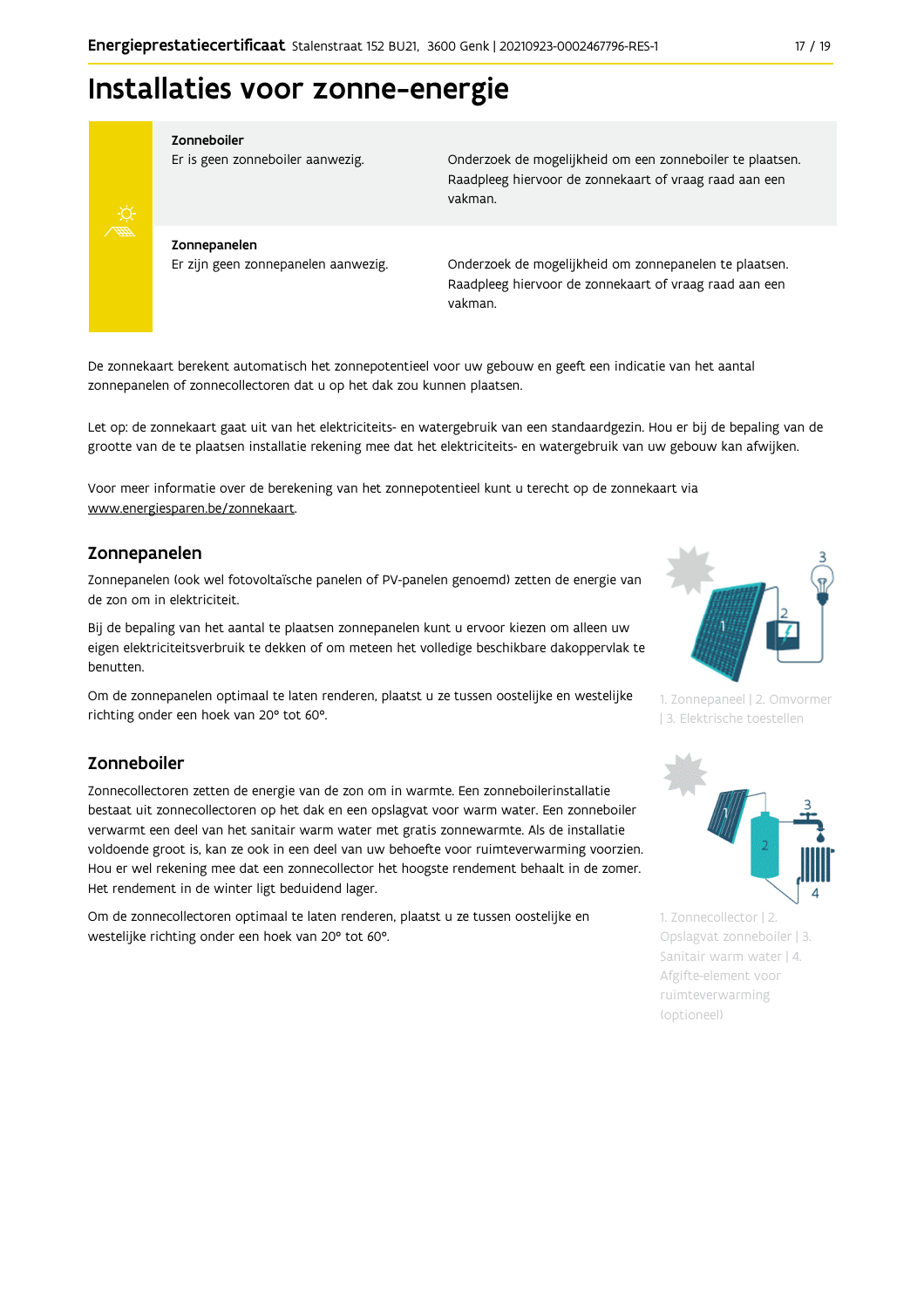#### Denk vooruit! Ţ

- · Zorg ervoor dat het dak waarop u de zonnepanelen of zonnecollectoren plaatst, goed is geïsoleerd. Als de installaties geplaatst zijn, kunt u het dak alleen nog aan de onderkant isoleren.
- · De groenste én de goedkoopste stroom is de stroom die u niet verbruikt. Probeer daarom eerst overbodig elektriciteitsverbruik te vermijden door bijvoorbeeld het sluimerverbruik te verminderen.
- · Beperk ook het gebruik van sanitair warm water door gebruik te maken van een spaardouchekop, een debietbegrenzer of een douchewarmtewisselaar.

#### Pas op! ( !

- · Schaduw van gebouwen, bomen en schoorstenen vermindert de opbrengst van zonnepanelen en zonnecollectoren.
- Informeer bij uw gemeentebestuur of u een bouwvergunning moet aanvragen voor de plaatsing van zonnepanelen of zonnecollectoren.

Laat u bijstaan door een architect, aannemer of vakman voor deskundig advies en een goede uitvoering van de werken.

#### Technische fiche van de installaties op zonne-energie

Geen installaties op zonne-energie aanwezig.